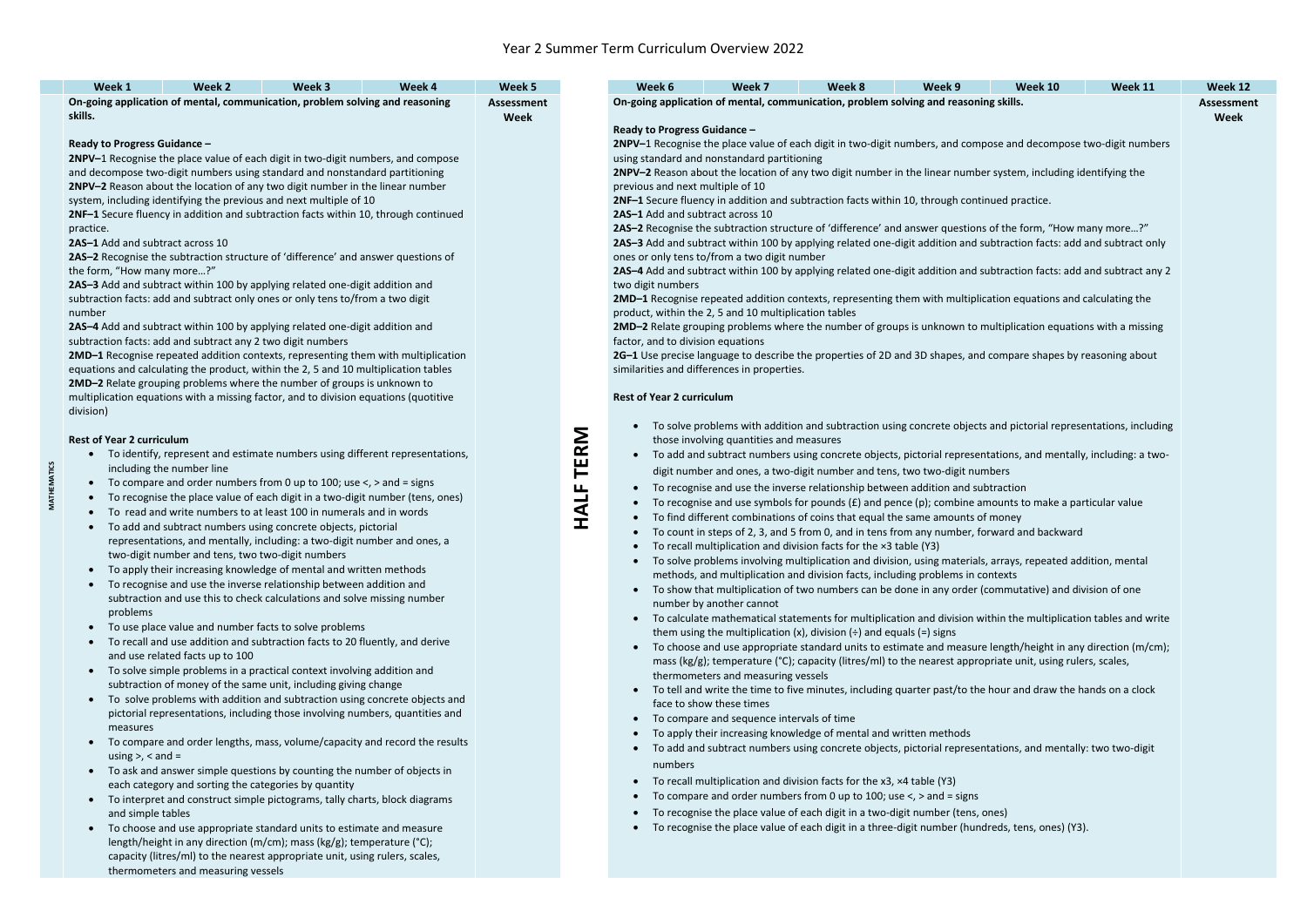#### **POR - Claude In The City**

- To respond to illustrations
- To predict and infer
- To describe using noun phrases
- To write poetry about the city using rhyming words
- To write a report on caring for an animal.

## **ENGLISH Possible Writing Outcomes**

- Predictions
- Description
- Poetry
- Non-fiction report.
- To persuade using conjunctions and justifying responses
- To debate for and against
- To write an argument using persuasive writing techniques
- To write a character description
- To write an alternative ending
- To write a diary entry in role.

#### **POR – Diary Of A Killer Cat**

#### **Possible Writing Outcomes**

- Persuasive
- Debate
- Argument
- Character description
- Creative Writing- setting
- Diary.

# **SCIENCE**

#### The Environment

- To understand ecological challenges that face the modern world
- To engage with environmental issues
- To understand the simple changes we can make to live more sustainable lives

#### Star scientist – Greta Thunberg

#### Plants

- To observe and describe how seeds and bulbs grow into mature plants
- To find out and describe how plants need water, light and a suitable temperature to grow and stay healthy.

Star scientist: Joseph Banks – botanist, advised King George III on Kew Gardens

| $\mathbf{R}^{\prime}$<br>$\circ$ |  |  |  |
|----------------------------------|--|--|--|
| 5<br>I                           |  |  |  |

#### **Who are our local heroes?**

- To understand what makes a hero, and identify some local heroes from the past
- To examine an image as a source to find out about a person in the past
- To use an object as a source to find out about a person in the past
- To use a document as a source to find out about a person from the past
- To be able to use a visit or visitor to find out about a local hero
- To decide who the greatest local hero is
- To create a 'local hero' class museum to share findings.

**GEOGRAPHY**

#### **What are the wonders of our world?**

- To revise the human and physical geography of our local area' and identify the UK's 'wonders'
- To identify and describe the world's highest mountain, giving reasons why it is a physical wonder
- To identify the major rivers in different continents of the world
- To know the difference between a river and a desert
- To identify ancient world wonders, and compare them with those built in the last hundred years
- To identify new world wonders in the UK and beyond
- To explain and describe the world wonders that we have learned about.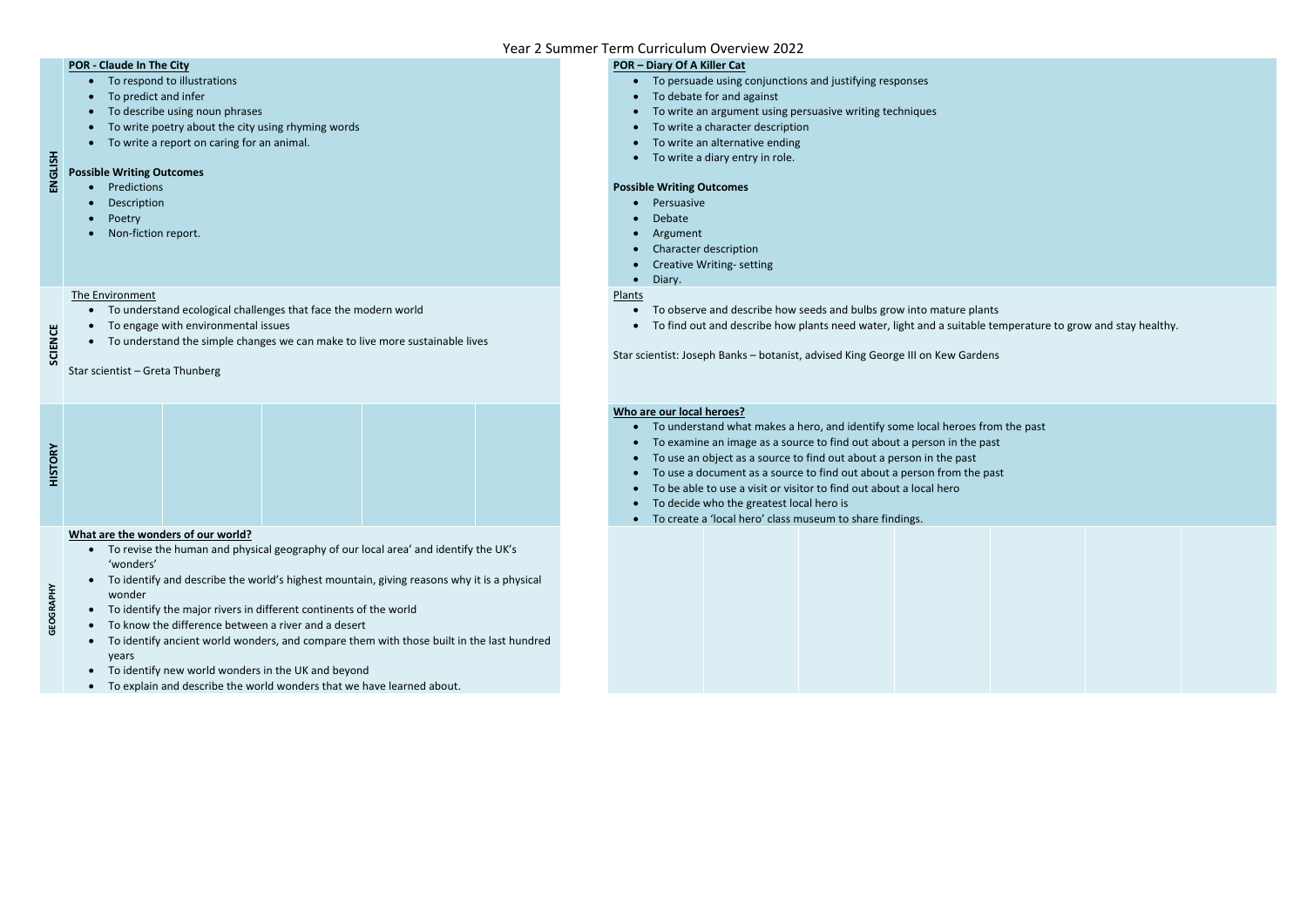**ART**

#### **Nature Sculptures**

- Develop their ideas through talk
- Begin to select tools and materials; use correct vocabulary to name and describe them
- Build 3d art structures, exploring variety of materials in nature, e.g. clay, twigs, leaves, tin foil etc
- Understand the safety and basic care of materials and tools
- Experiment with, construct and join recycled, natural and man-made materials more confidently
- Evaluate their work against their initial ideas
- Use digital media to display work
- Express clear preferences about their artwork and work of others. Giving reasons, e.g. I like this because….

#### **Artist:**

Andy Goldsworthy

#### **Puppets**

- To be introduced to 2Paint A Picture. To look at the impressionist style of art (Monet, Degas, Renoir)
- To recreate pointillist art and look at the work of pointillist artists such as Seurat
- To look at the work of Piet Mondrian and recreate it using the Lines template
- To look at the work of William Morris and recreate it using the Patterns template
- To explore surrealism and eCollage.

- Start to generate ideas by drawing on their own and other people's experiences
- Begin to develop their design ideas through discussion, observation, drawing and modelling
- Identify a purpose for what they intend to design and make
- Begin to select tools and materials; use correct vocabulary to name and describe them
- Learn to use hand tools safely and appropriately
- Start to assemble, join and combine materials in order to make a product
- Demonstrate how to cut, shape and join fabric to make a simple product
- Use basic sewing techniques
- Start to choose and use appropriate finishing techniques
- Start to evaluate their products as they are developed, identifying strengths and possible changes they might make
- With confidence talk about their ideas, saying what they like and dislike about them.

- To explore how a story can be presented in different ways
- To make a quiz about a story or class topic
- To make a fact file on a nonfiction topic
- To make a presentation to the class.





#### **Designers:**

Jim Henson (designer of 'The Muppets, Sesame Street, etc)

**COMPUTING**

**Unit 2.6 Creating Pictures – Programs; 2Paint A Picture Writing Templates** 

#### **COMPUTING STRAND: Information Technology Unit 2.8 Presenting Ideas – Programs; 2Connect (Mind Map), 2Create a Story (ebook), 2Quiz Writing Templates.**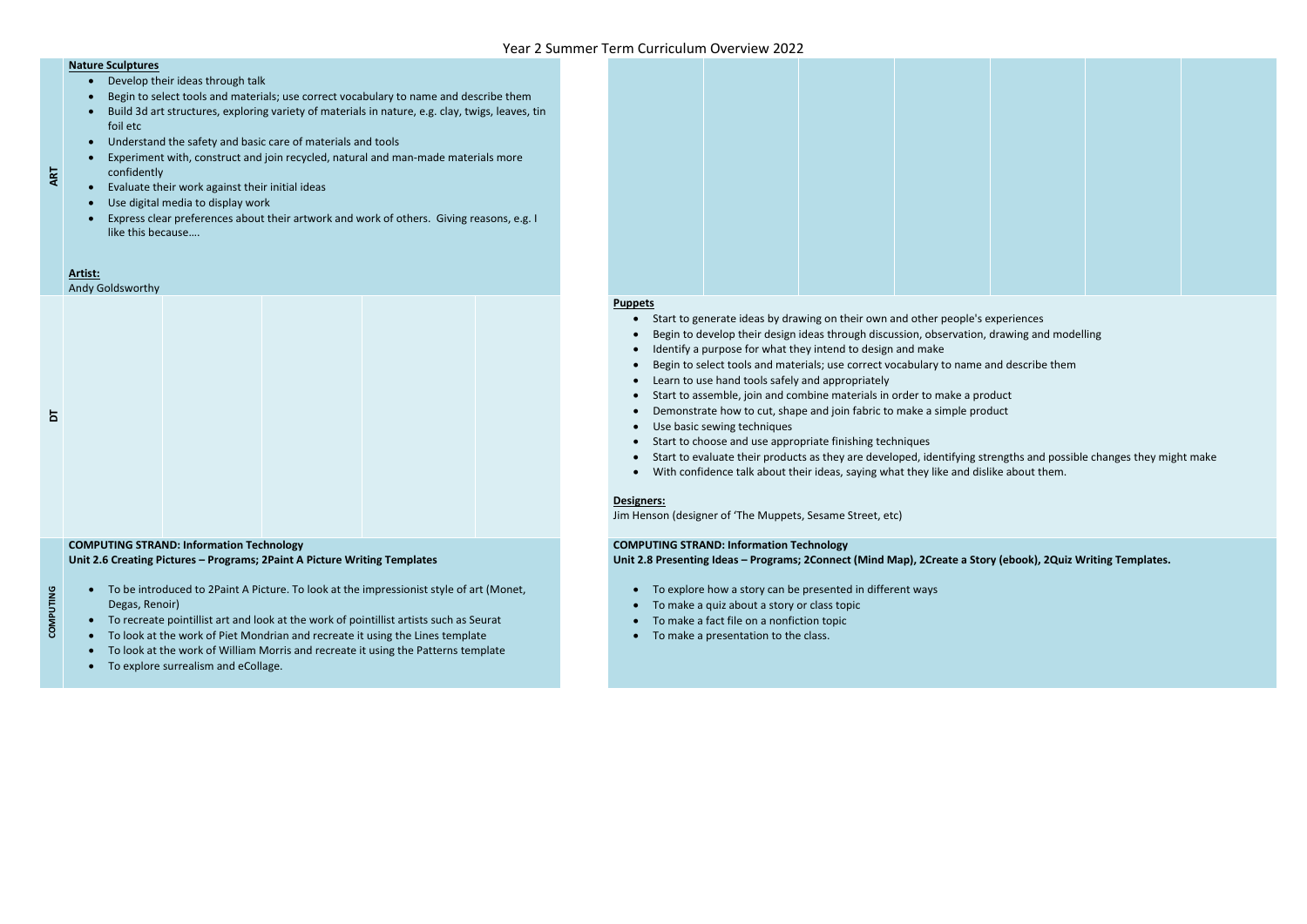#### **Hit Catch and Run - Unit 1**

**PE**

- To work as a team to field a ball back to a base
- To run and touch cones to score points
- To participate in a variety of roles
- To run quickly and to correct areas to score point
- To work to better runs scored
- To use kicking to send a ball to score points
- To use under arm throwing skills to feed/bowl a ball to a player
- To position body to perform stepping action for bowling
- To use bowling/feeding skills in a game situation
- To experiment with different bats to see which are easier and harder to hit with
- To make choices about where you are going to hit the ball
- To stand in positions ready to catch a ball
- To field to catch and throw to teammates to stop opponent scoring runs
- To play as part of a team to field and hit to score
- To apply simple tactics to game play
- To play in different roles and positions.

#### **Run, Throw and Jump – Athletics Unit 1**

- To play with a partner to gather objects from around the room
- To count objects gathered to record a score
- To be aware of others around when running
- To recognise powerful actions
- To explore different ways to generate power to start different actions such as running jumping, hopping and striding.
- To participate in obstacle relay
- To modify movements to adapt to task e.g. doing a burpee and then jumping on a box top
- To participate in three different throwing games
- To use a variety of different throws according to the game
- To explore which throws are between for accuracy, which are better for distance and which are better for height
- To copy and repeat actions with accuracy
- To analyse performance to judge differences in the game at the beginning and at the end
- To perform a variety of static and dynamic balances
- To identify the difference between a static and dynamic balance
- To device own static and dynamic balance sequence.

#### **Unit: On this island: British songs and sounds**

Ongoing Focus: Taking inspiration from the British Isles, children compose soundscapes to represent the contrasting landscapes of the UK: seaside, countryside and city.

**MUSIC** Singing with confidence and expression. Using musical vocabulary to describe the music they hear. Creating and making improvements to a soundscape.

#### **MUSIC STRANDS:**

- Performing
- Listening
- Composing

#### **Unit: Myths and legends**

Ongoing Focus: Listening to music composed to tell stories from famous myths and legends, children develop their understanding of musical language and how timbre, dynamics and tempo affect the mood of a son

Recognising structural features. Layering instrumental and vocal sounds and patterns within a given structure.

#### **MUSIC STRANDS:**

- Performing
- **•** Listening
- Composing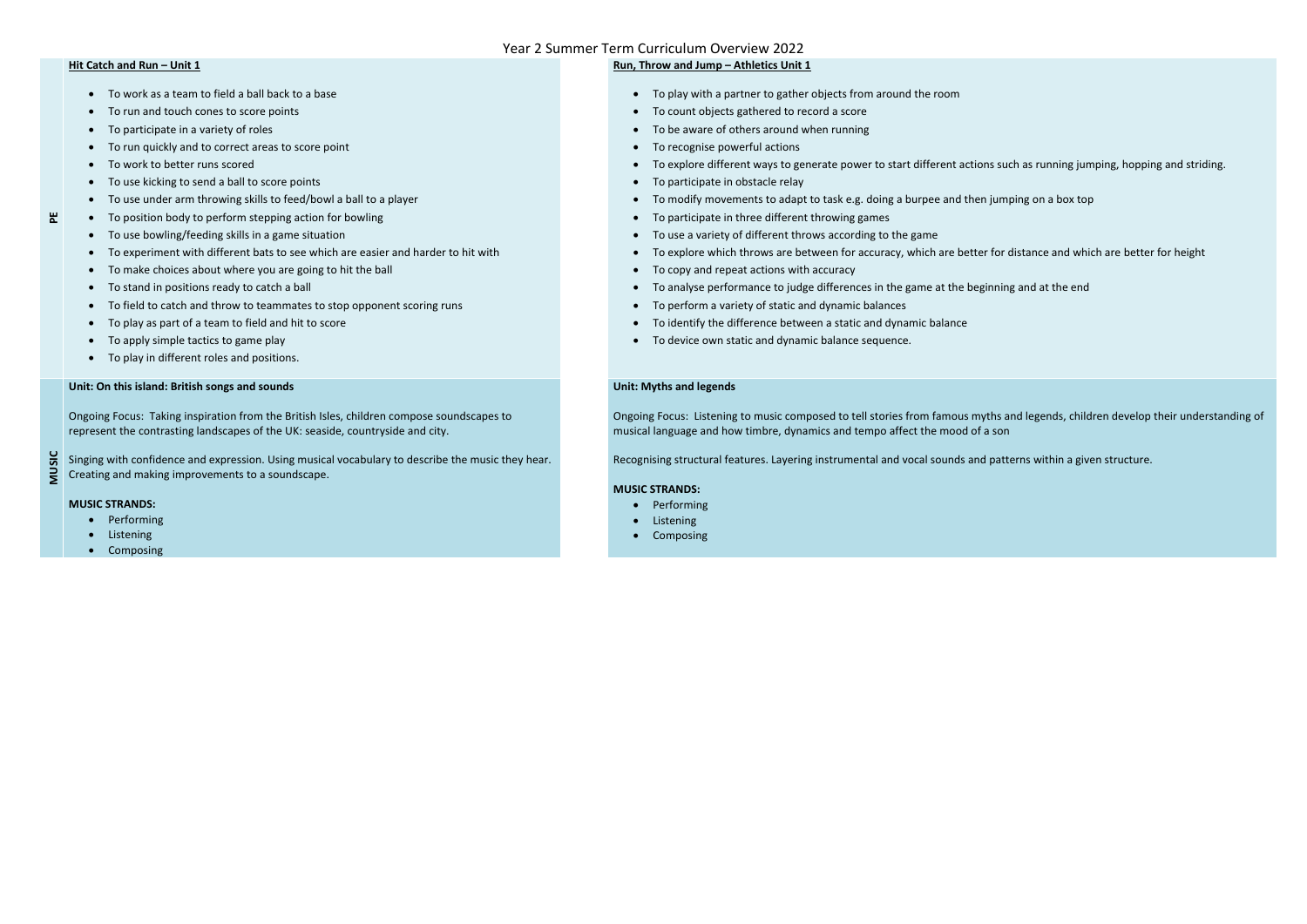**SRE/ PSHE**

#### **RSHE**

- To describe some of the similarities and differences between boys and girls
- To understand that some people have fixed ideas about what boys and girls can do
- To describe some differences between male and female animals. They understand that making a new life needs a male and a female
- To know and use the correct names for the main parts of the body of boys and girls
- To understand it is important to look after their bodies because that can help them have a healthy lifestyle. They understand that everyone's body is different and that we celebrate difference.

#### **Autism Awareness Week**

To appreciate that not everyone communicates or shows their emotions in the same way.

## **My Money Week - Financial Education**

- To develop an awareness of my own needs, views and feelings
- To talk about how I feel
- To be sensitive to and respect the feelings of others
- To make decisions.

- To recognise and recall 10 minibeasts in French
- To recall greetings more easily in French
- To recognise and follow instructions in French
- To follow an animated story in French.
- To describe where money comes from, e.g. earn, win, borrow, and find, pocket money, presents. To understand why we need to work to earn money when we are older
- To know they have choices about how they spend their money. To explore choices and make informed decisions about spending money
- To understand that we might not always be able to have things we want
- To know that they can keep money in different places and that some are safer than others
- To choose different places to keep money safe and explain why
- To beginning to understand the consequences of losing money (lost or stolen) and how it might make them feel.

## **British Values**

#### The Rule of Law

- To know what is right/ wrong and can apply this in my life
- To understand the need for rules
- To know that everyone in a community has rights and responsibilities
- To know who helps me in school and in the wider community.

#### Individual Liberty

**FRENCH**

#### **Les Petites Betes (Minibeasts)**

#### **Petit Chaperon Rouge (Little Red Riding Hood)**

- To sit and listen attentively to a familiar fairy tale (Little Red Riding Hood) in French
- To use picture and word cards to recognise and retain key vocabulary from the story
- To name and spell at least three parts of the body in French as seen in the story.